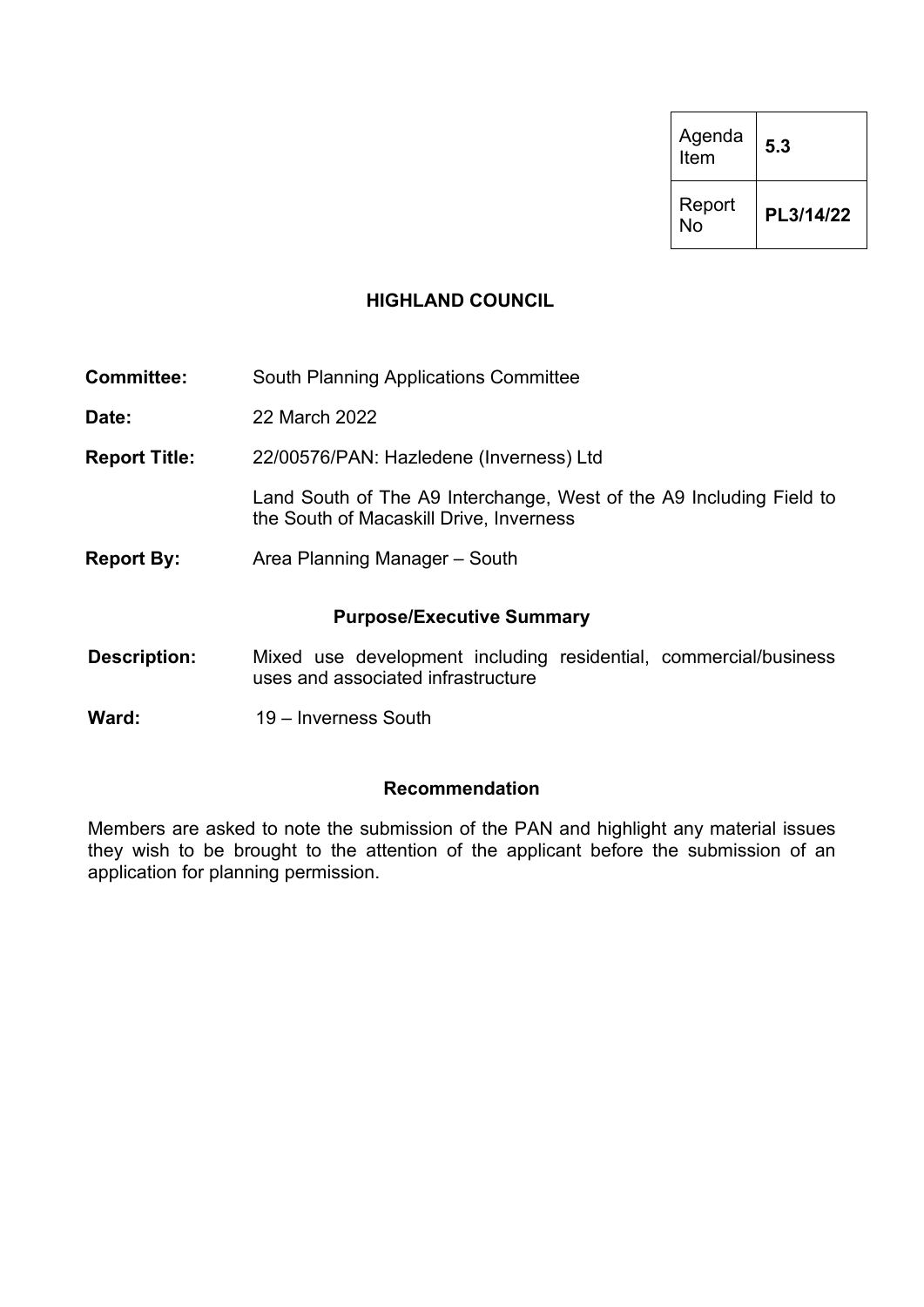# **1.0 BACKGROUND**

- 1.1 This report informs the Planning Applications Committee of the submission of the attached Proposal of Application Notice (PAN).
- 1.2 The submission of the PAN accords with the provisions of the Planning etc. (Scotland) Act 2006 and was made valid on 7 February 2022. The PAN is a statutory requirement for planning applications for major or national developments and must be lodged at least 12 weeks prior to the submission of a planning application. Members are asked to note this may form the basis of a subsequent planning application.
- 1.3 The submitted information attached includes:
	- Proposal of Application Notice (Application Form)
	- Location Plan
- 1.4 Due to relaxations in COVID-19 restrictions the prospective developer proposes to hold face to face public event on the date noted below. They also intend to undertake a virtual event using online platform for public engagement to allow local people to express their views and to submit questions to the applicant's project design team for live discussion. The proposed events are due to take place at the following location and date:
	- 3 March 2022 1800-1900hrs online webinar
	- 29 March 2022 1000-1100hrs online webinar
- 1.5 The virtual exhibition is available on a dedicated website: http://www.miltonofleyssouth.co.uk/
- 1.6 The online consultation will be publicised and advertised in accordance with the appropriate statutory requirements with adverts to be placed within Inverness Courier at least seven working days before each consultation event. An invitation maildrop will also be undertaken by the applicant to make people aware of the proposed development. The catchment for its distribution has been agreed with the Planning Authority and will cover a 500m radius from the site boundary. Details of all notified parties are contained and appended to the PAN form, this states that a copy of the PAN was sent to the Inshes and Milton of Leys Community Council; Cradelhall and Westhill Community Council; Slackbuie Community Council; Culcabock and Drakies Community Council; and Hilton, Milton and Castle Heather Community Council, as well as, local Inverness South ward Councillors, the ward manager, MSP and MP.
- 1.7 The forthcoming application will be accompanied by a Pre-Application Consultation (PAC) report explaining the consultation undertaken, feedback received, and any resultant amendments made to the planning application.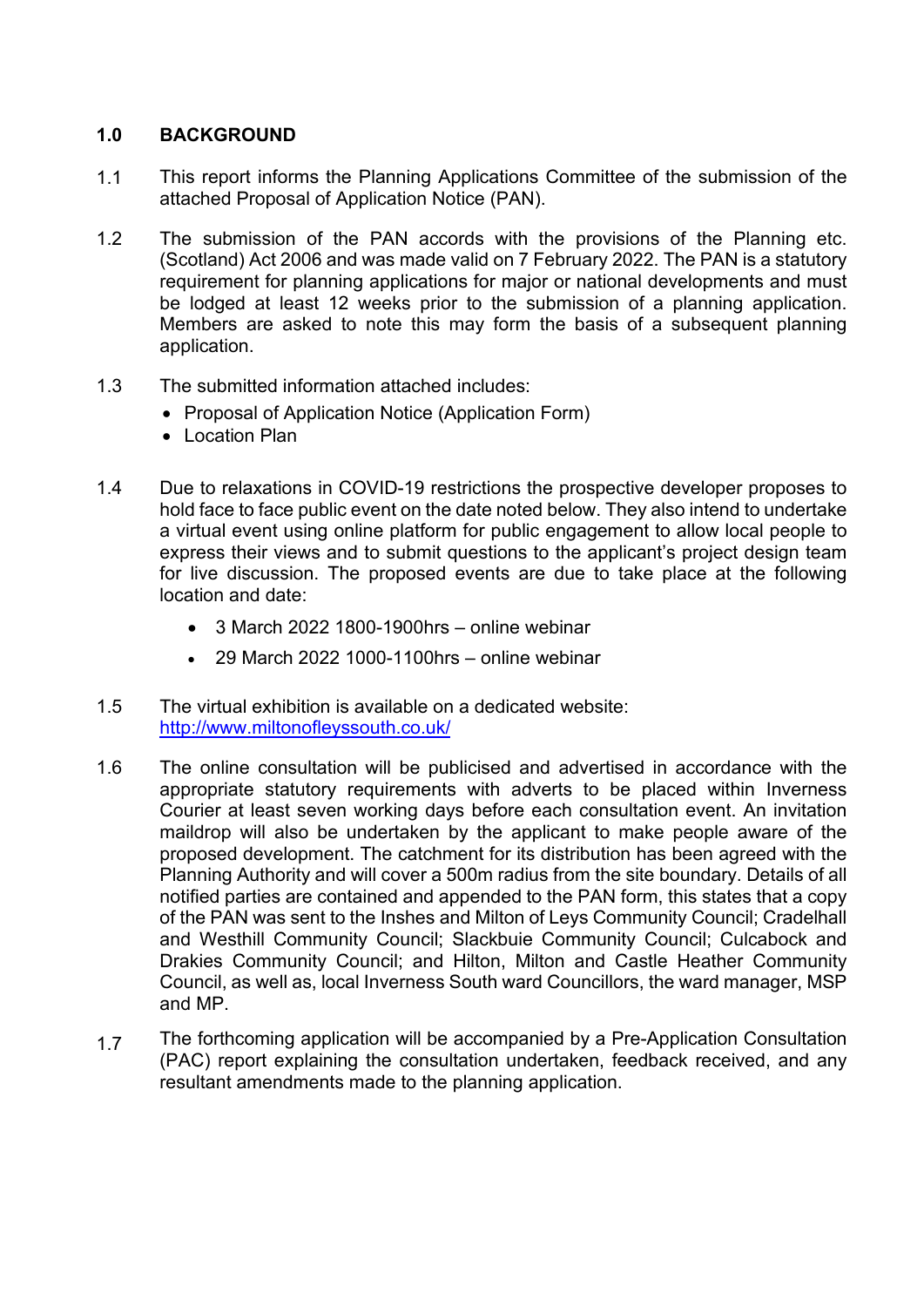# **2.0 DESCRIPTION OF PROPOSED DEVELOPMENT**

- 2.1 The PAN provides notice of the developer's intention to submit a planning application classified as a Major Development. The proposal comprises up to 400 open market and affordable homes and commercial and / or business uses.
- 2.5 The applicant has sought an Environmental Impact Assessment (EIA) Scoping Opinion for the development submitted on the 18<sup>th</sup> January 2022 (Ref: 22/00206/SCOP). The response was provided to the applicant in early March 2022 and was informed by the consultee responses, which outline the environmental and technical assessment requirements to help inform the design of the forthcoming proposal.

# **3.0 SITE DESCRIPTION**

- 3.1 The PAN boundary comprises some 25.15 ha of land at located to the south and east of the existing residential development at Milton of Leys. The site is currently used for agricultural purposes, generally slopes from north to south and is bounded to the east by the A9 trunk road. The site could potentially be served by two accesses from existing roundabouts on the B9177 / Milton of Leys Distributor Road. There is a track to the south of the site which is predominantly used for recreational access. The north east of the site is traversed by overhead powerlines.
- 3.2 There are a number of trees within the site with a larger block of woodland to the western edge of the site. There are no known water courses within the site. There are a number of sites designated for natural heritage interests in the wider area but unlikely to be directly affected by the development.
- 3.5 There is one scheduled monument in proximity of the site. There are a number of listed buildings and archaeological records, identified within the Highland Historic Environment Record, which exist in wider proximity of the site.
- 3.6 The site predominantly lies within the Rolling Farmland and Woodland Landscape Character Type as identified by NatureScot. There are no regionally or nationally designated landscapes or gardens within the site.

# **4.0 DEVELOPMENT PLAN**

The following policies are relevant to the assessment of the proposal:

# 4.1 **Highland Wide Local Development Plan (2012)**

- 1 Completing the Unconstrained Expansion Areas
- 28 Sustainable Design
- 29 Design Quality & Place-making
- 30 Physical Constrains
- 31 Developer Contributions
- 32 Affordable Housing
- 34 Settlement Development Areas
- 41 Business and Industrial Land
- 42 Previously Used Land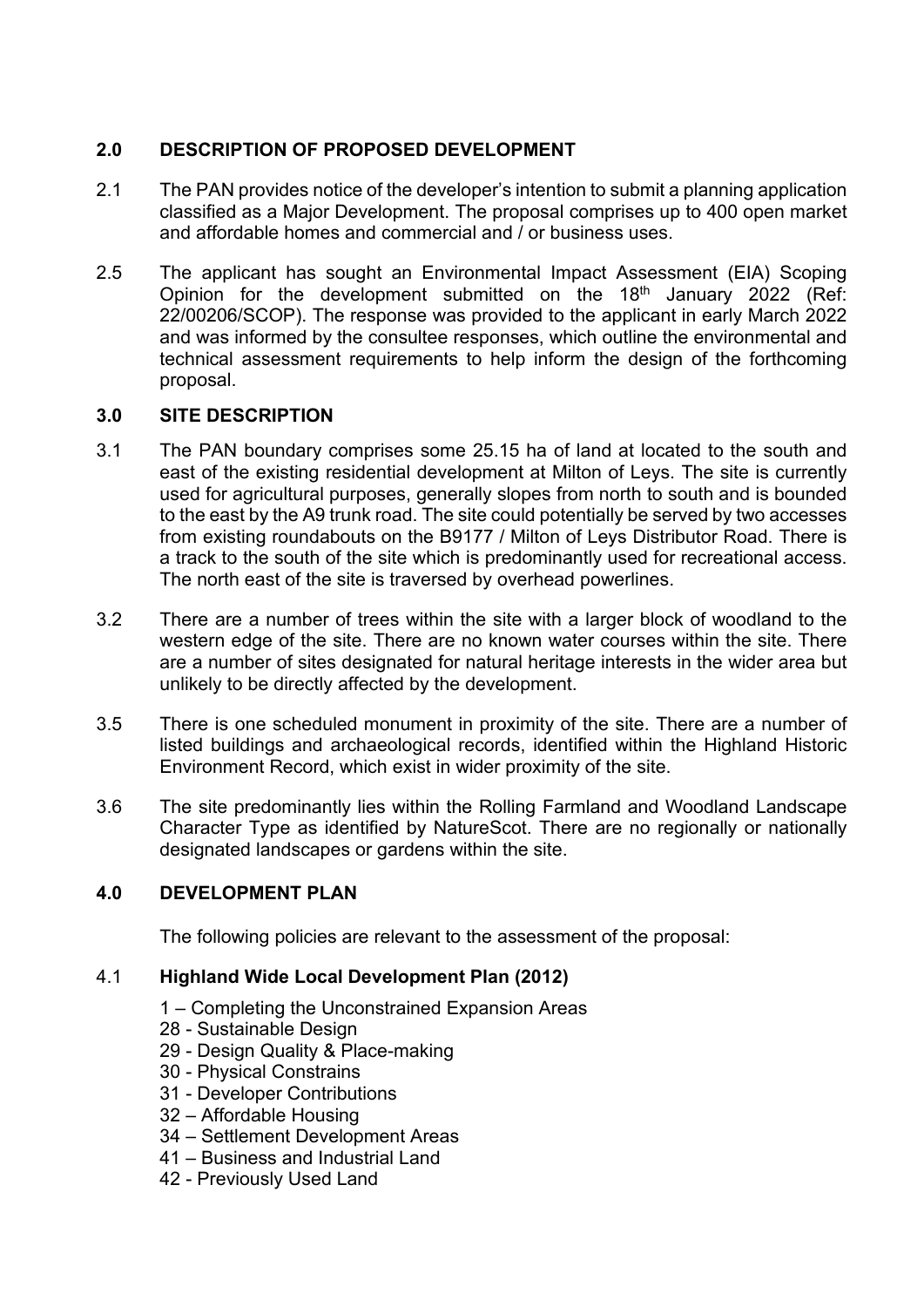- 51 -Trees and Development
- 55 Peat and Soils
- 56 Travel
- 57 Natural, Built & Cultural Heritage
- 58 Protected Species
- 59 Other Important Species
- 60 Other Important Habitats
- 61 Landscape
- 63 Water Environment
- 64 Flood Risk
- 65 Waste Water Treatment
- 66 Surface Water Drainage
- 72 Pollution
- 73 Air Quality
- 74 Green Networks
- 77 Public Access

#### 4.2 **Inner Moray Firth Local Development Plan 2015**

The site is within the Inverness Settlement Development Area and is allocated for business use (Allocation IN69 – Bogbain East). Policy 2 – Delivering Development would also be applicable.

#### 4.3 **Inner Moray Firth Local Development Plan Review**

The Inner Moray Firth Local Development Plan is under review. Following the publication of the Main Issues Report and consideration of feedback the Proposed Plan has been prepared and the contents was reported to the City of Inverness Area Committee in November 2021. This showed the site as being outwith the settlement development area and not allocated for development. The Proposed Plan will be published in March 2022 and at that time becomes a material consideration in the determination of planning applications.

#### 4.4 **Highland Council Supplementary Guidance**

- Developer Contributions (Nov 2018)
- Flood Risk & Drainage Impact Assessment (Jan 2013)
- Highland Historic Environment Strategy (Jan 2013)
- Highland's Statutorily Protected Species (Mar 2013)
- Physical Constraints (Mar 2013)
- Roads and Transport Guidelines for New Developments (May 2013)
- Standards for Archaeological Work (Mar 2012)
- Sustainable Design Guide (Jan 2013)
- Green Networks (Jan 2013)
- Open Space in New Residential Development (Jan 2013)
- Trees, Woodlands and Development (Jan 2013)

# 4.4 **Scottish Government Policy and Guidance**

• Scottish Planning Policy (June 2014)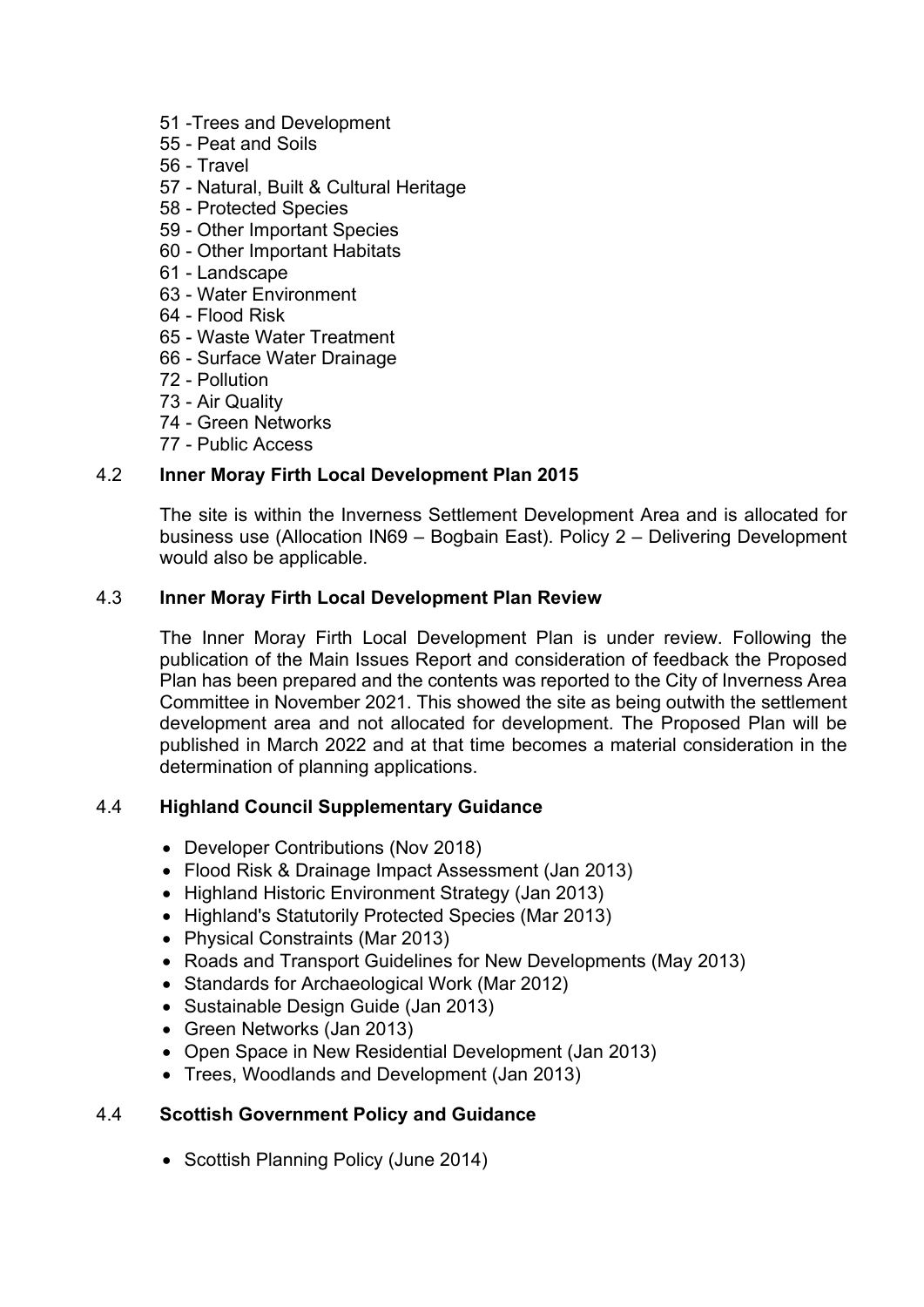- National Planning Framework 3, NPF3 (June 2014) and consultive draft NPF4 (Nov 2021)
- Designing Streets (2010)
- Creating Places (2014)
- PAN 1/2021 Planning and Noise (Mar 2011)
- PAN 60 Planning for Natural Heritage (Jan 2008)
- PAN 68 Design Statements (Aug 2003)
- Historic Environment Policy for Scotland (Apr 2019)

# **5.0 POTENTIAL MATERIAL PLANNING CONSIDERATIONS**

- a) Development Plan and other planning policy;
- b) Planning History;
- c) Noise;
- d) Design and layout;
- e) Roads and Transport;
- f) Natural Heritage including protected species, ornithology and designated sites;
- g) Built and Cultural Heritage;
- h) Soils and Peat;
- i) Economic Impact and Tourism;
- j) Outdoor Access and Recreation;
- k) Construction Impacts;
- l) Pollution;
- m) Impact on infrastructure (including education)
- n) Any Other Material Considerations Raised within Representations.

# **6.0 CONCLUSION**

6.1 The report presents the information submitted to date as part of the PAN. The policy considerations against which any future planning application will be considered have been summarised as well as the potential material planning considerations and key issues based on the information available to date. The list is not exhaustive and further matters may arise as and when a planning application is received and in the light of public representations and consultation responses.

# **7.0 IMPLICATIONS**

7.1 Not applicable.

# **8.0 RECOMMENDATION**

8.1 It is recommended the Committee notes the submission of the PAN and advises of any material issues it wishes to be brought to the applicant's attention.

| Signature:   | David Mudie                                                          |
|--------------|----------------------------------------------------------------------|
| Designation: | Area Planning Manager – South                                        |
| Author:      | Simon Hindson                                                        |
|              | Background Papers: Documents referred to in report and in case file. |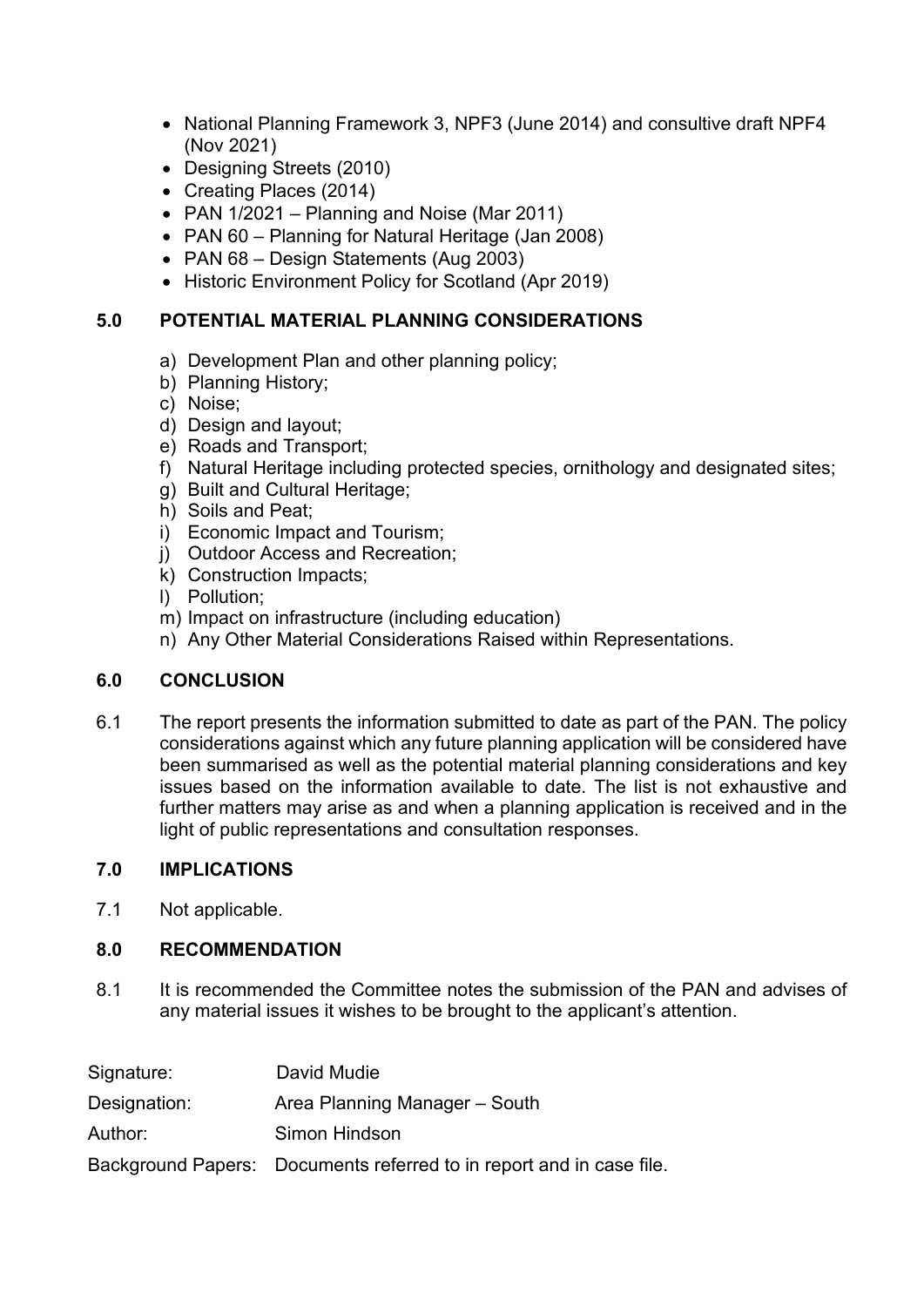| Relevant Plans: | Plan 1 – Proposal of Application Notice |
|-----------------|-----------------------------------------|
|                 | Plan 2 - Location Plan                  |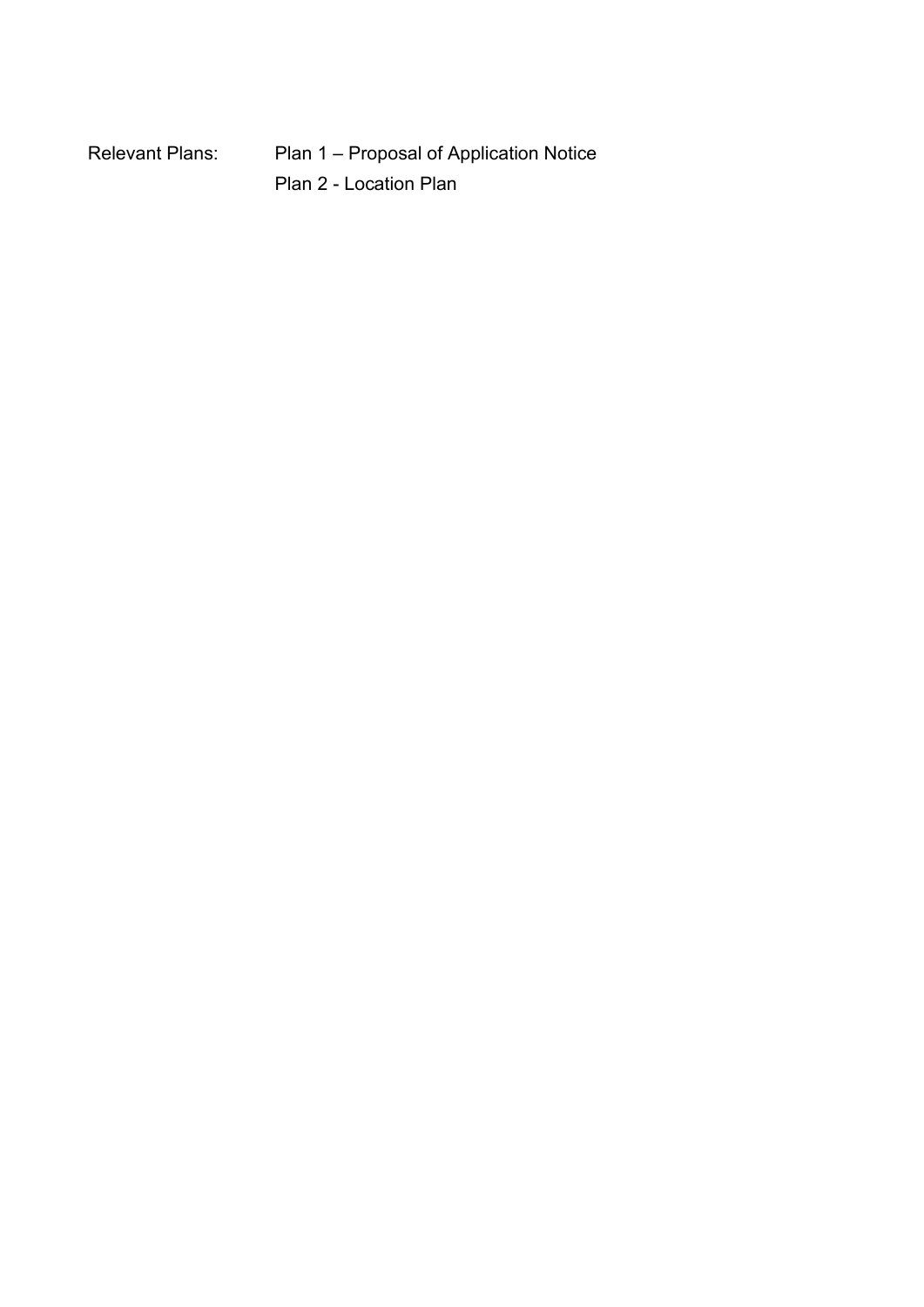

The Town and Country Planning (Scotland) Act 1997 as amended by the Planning Etc. (Scotland) Act 2006 Town and Country Planning (Development Management Procedure) (Scotland) Regulations 2008

**The Council will respond within 21 days of receiving the Notice. It will advise whether the proposed Pre-application Consultation is satisfactory or if additional notification and consultation above the statutory minimum is required. Please note that a planning application for this proposed development cannot be submitted less than 12 weeks from the date the Proposal of Application Notice is received by the Council and without the statutory consultation requirements having been undertaken. The planning application must be accompanied by a Pre-application consultation report.** 

| Applicant Hazledene (Inverness) Ltd | <b>Agent Alison Maguire</b>                                               |
|-------------------------------------|---------------------------------------------------------------------------|
| Address.                            | Address                                                                   |
| C/O Agent                           | <b>Turley</b><br>7-9 North St David Street<br>Edinburgh<br><b>EH2 1AW</b> |
| <b>Phone</b>                        |                                                                           |
| E-mail                              | Phone 0131 524 9442                                                       |
|                                     | E-mail Alison.maguire@turley.co.uk                                        |

#### **Address or Location of Proposed Development**

Please state the postal address of the prospective development site. If there is no postal address, please describe its location. Please outline the site in red on a base plan to a recognised metric scale and attach it to this completed Notice

#### **Land at Milton of Leys, bounded to the east by A9**

#### **Description of Development**

Please include detail where appropriate  $-$  eg the number of residential units; the gross floorspace in m of any buildings not for residential use; the capacity of any electricity generation or waste management facility; and the length of any infrastructure project. Please attach any additional supporting information.

**Mixed use development including residential and commercial/business uses and associated infrastructure.**

#### **Pre-application Screening Notice**

Has a Screening Opinion been issued on the need for a Proposal of Application notice by the Highland Council in respect of the proposed development?

If yes, please provide a copy of this Opinion.

Yes/**No**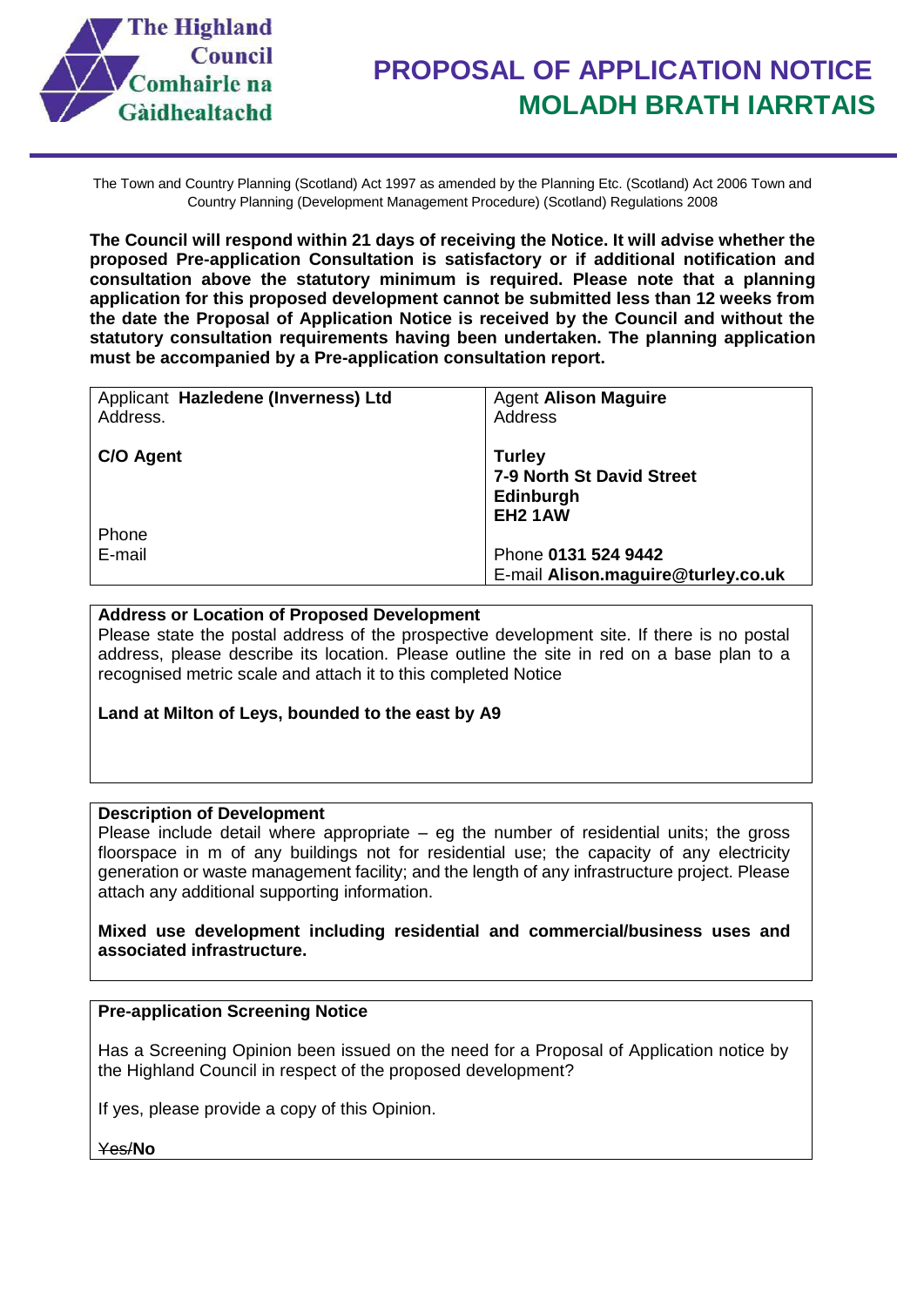Community Consultation [See checklist of Statutory minimum consultation attached] State which other parties have received a copy of this Proposal of Application Notice. **Community Council/s** Date Notice Served Inshes and Milton of Leys Community Council 07 February 2022 **Cradlehall and Westhill Community Council** 07 February 2022 **Slackbuie Community Council** 07 February 2022 **Culcabock and Drakies Community Council** 07 February 2022 **Hilton, Milton and Castle Heather Community Council** 07 February 2022 Names/details of any other parties Date Notice Served **Councillor Carolyn Caddick** 07 February 2022 **Councillor Ken Gowans** 07 February 2022 **Councillor Andrew Jarvie** 07 February 2022 **Councillor Duncan Macpherson** 07 February 2022 **Feraus Ewing MSP** 07 February 2022 **Drew Hendry MP** 07 February 2022

Please give details of proposed consultation

| Proposed public event                | Venue                       |                          | Date and time                                                                              |
|--------------------------------------|-----------------------------|--------------------------|--------------------------------------------------------------------------------------------|
| <b>Consultation website</b>          |                             |                          | www.miltonofleyssouth.co.uk From date of the public<br>notice                              |
| <b>Live Chat function</b>            | www.miltonofleyssouth.co.uk |                          | 9-5pm Monday to Friday<br>during<br>the<br>week<br>commencing 28 February<br>and 28 March. |
| <b>First Online webinar</b>          |                             |                          | www.miltonofleyssouth.co.uk Thursday 3 March 2022                                          |
| <b>Second Online webinar</b>         |                             |                          | www.miltonofleyssouth.co.uk Tuesday 29 March 2022                                          |
| Newspaper Advert – name of newspaper |                             | Advert date(where known) |                                                                                            |
| <b>Inverness Courier</b>             |                             | event.                   | 1 week prior to each online consultation                                                   |

Details of any other consultation methods (date, time and with whom)

Information hosted on a dedicated website. Online feedback form. Distribution of a flyer promoting the online event 7 days prior to each online consultation event. Consultation email address: contact@miltonoflevssouth.co.uk

Signed ...

Date 07 February 2022